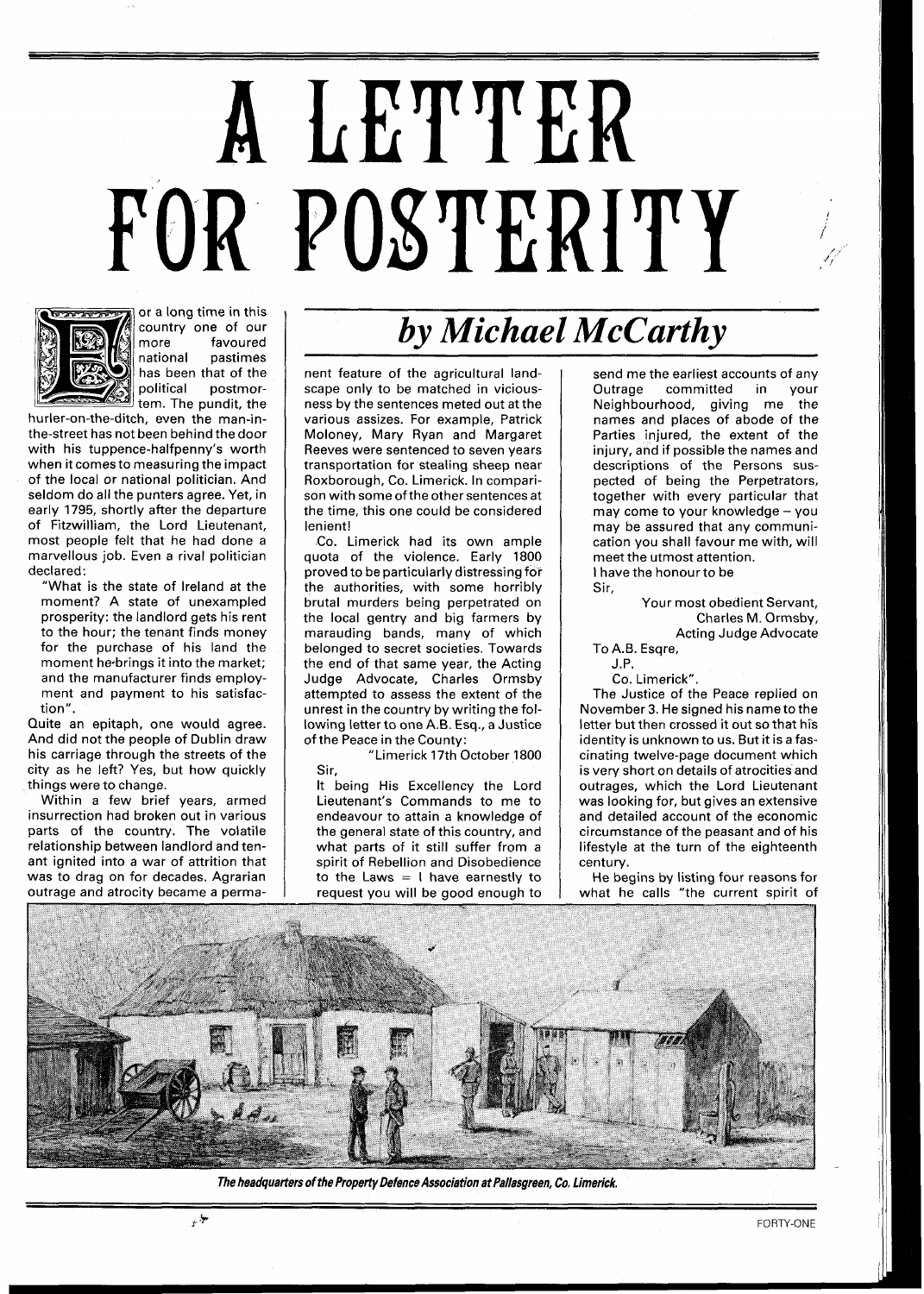## insurgency":

- 1. To raise the price of labour;
- 2. To reduce the price of food;
- 3. To prevent the farmers from hiring Kerrymen, and
- 4.Toabolish tithes.

Raising the price of labour is a leading issue in the agitation, he writes. As background to this point he then gives the various rates for labour:

In spring  $-6\frac{1}{2}$  pence a day if fed; 8-10 pence a day and no feeding; In summer  $-6\frac{1}{2}$  pence a day and no feeding;

At Harvest - the same as spring; In winter - the same as summer.

He explains that during spring the call \*for labour in tilling and sowing and, in harvest, in saving and digging was so great, as to cause an increase in wages. Seemingly, very little was done in summer or winter.

Interestingly enough, he also liststhe rates of pay for women in spring and harvest  $-6\frac{1}{2}$ -8 pence a day. Women would help in cutting and planting potatoes, in saving hay, binding corn and in gathering potatoes. Spinning flax and wool, partly for home use and partly for sale at the markets and fairs was their main occupation. "At the present moment", he writes, "there is not a woman or girl who would not find ample employment at the above prices in the last mentioned occupations, and by spinning at four pence per day".

He moves on from the price of labour to the price of food and notes that the sharp increase in the cost of food between 1790 and 1800 was another reason for the general unrest in the country. For example, a pint of sweet milk was priced at twopence, whereas ten years previously it had been threefarthings, and in 1780 it only cost a halfpenny. Bacon went for 1s 2d a lb., compared to sixpence ten years before, and fourpence ten years before that again. Salt pork sold at seven and eight pence a pound and French pork at six and sixpence- halfpenny. Fresh butter cost Is 4d a lb., representing a rise of 10 pence in as many years.

Potatoes cost sixpence - halfpenny a stone. Oatmeal sold at fourpence halfpenny a bottle and barley threepence - halfpenny a bottle. Beer went at tuppence - halfpenny to three pence a quart and whiskey at 14 to 16s a gallon. Obviously it was then, as is now, the same story of a spiralling cost of living outstripping rates of pay.

Related to the cost of food and drink was that of another basic commodity  $$ clothes. Seemingly, peasants at the time generally wore frieze which was a home-made product. According to the letter, wool could be bought at 10/- a stone if payment was prompt and at 20/ - if on a credit basis. Women first spun the wool and then wove it into a frieze. A stone of wool produced a coat and waistcoat for a man, a short coat for a woman and possibly, with care, a pair

FORTY-TWO

of stockings. If they did not do it themselves at home, weaving cost 5/5 and the making of garments 2/81/2. Besides, a shirt took nine bundles of cloth to make, each bundle costing fivepence to sixpence - halfpenny. Half-dressed leather breeches cost 414. Brogues with

in addition to a proportion of labour, a<br>certain sum of money, from 15/- to 20/-,<br>which they as ill learn money, but they which they call Horn money, but the most general mode is to pay by labour. I do not find any other indulgence granted". And little enough indulgence it all amounted to, one could rightly



**Police searching for arms.** 

nails went for 717 and, to top it all, a felt hat cost between  $3/3 - 3/9$ <sup> $\frac{1}{2}$ </sup>. Between the bits and pieces, it would cost about £3 before one could venture out and look even half-decent.

In explaining the general situation of tenants he writes that usually they receive the grass for a cow or two, paying for it a separate rent: "It is estimated that a good labourer (at a daily rate), particularly should he have a grown-up son, will give (exclusive of the labour of his own garden) an equivalent to the rent of his cabin, garden and grass for a cow or two; some take,

to sixpence- halfpenny a day. add. No wonder the tenants were kicking against the system, particularly when one considers the prevailing custom of working out rent by labourto the landlord, usually at a rate of four pence

A tenant could be paying £1-10-0 to £3-8-3 to the landlord for an acre of grazing land. He could be paying from six to eight guineas for an acre of land for potatoes and £5 to £5-13-9 for an acre of barley or wheat. On top of this, there was the obvious necessity  $-$  a cabin. A tenant could be paying anything from £1-2-9 to 40/- a year for one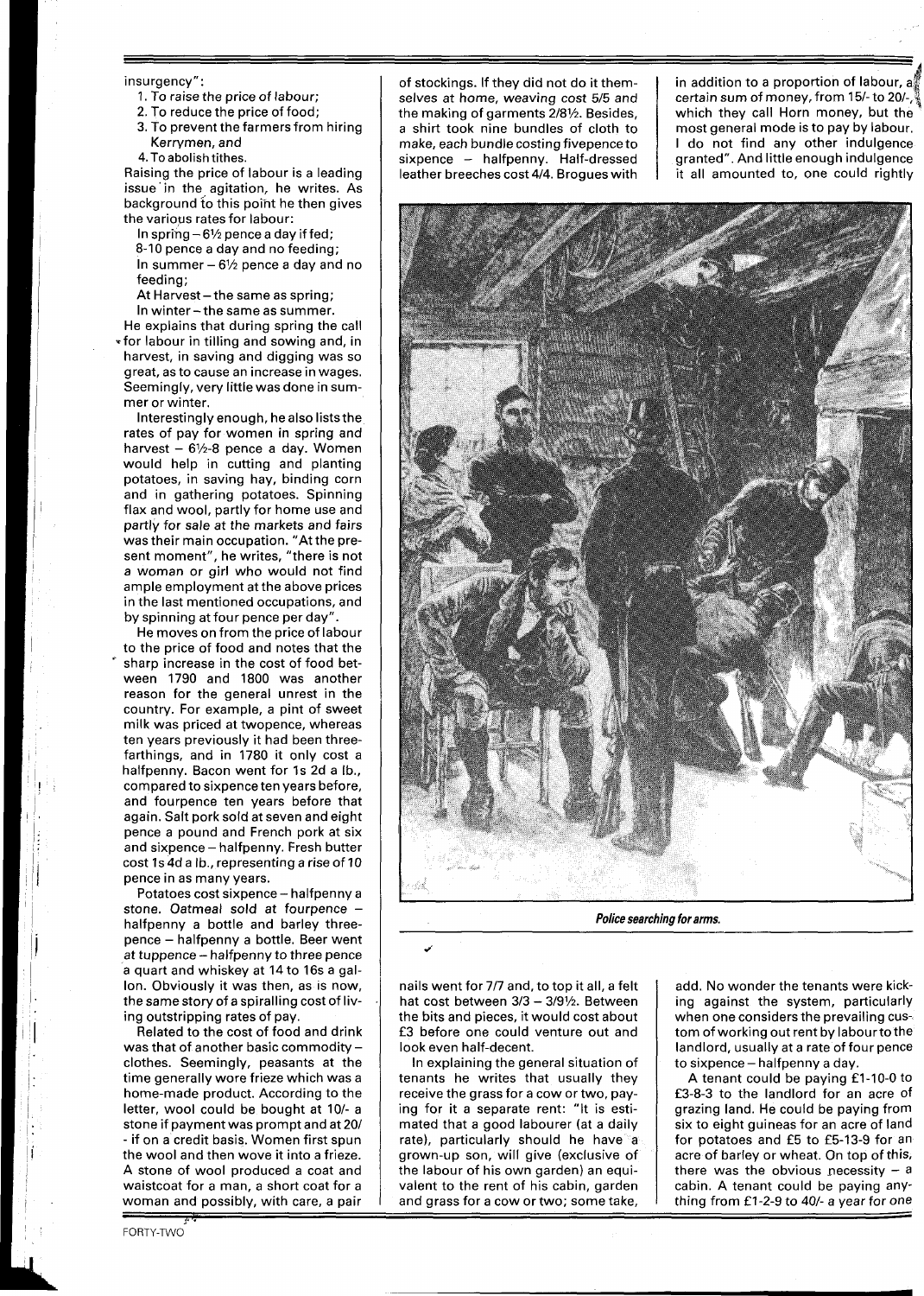

depending on its quality.

Further, there was the refinement that a tenant's rented land would not necessarily be set directly to him by the landlord but would be set through the middleman, who would also be looking for his profit. Middlemen were of considerable social consequence in the country and had enormous leverage due to the fact that much of the land they held was on long lease or renewable for ever. Consequently, the tenant had as much to fear from the middleman as he had from the landlord. But it was the system itself demanding rent for cabin, grazing and tillage which ensured that the tenant remained firmly, albeit discontentedly, at the bottom of the social ladder.

Moving away from the economic profile of the peasant, if one may call it such, there are some interesting observations in the letter on "the general spirit of insurgency" in the country. Most of the campaign of terror was carried out after nightly meetings. He reports that the 'mob' or 'banditti' of one parish usually go into that of another group and raid the houses where Kerrymen are put up. The unfor-<br>  $\frac{1}{\sqrt{2\pi}}$ 

**Confrontation in Co. Limerick.** 

tunate spailpins came in for particularly rough treatment, seemingly, as they tended to flood the Limerick market with cheap labour. This was strongly resented by the insurgents who treated the Kerrymen and their employers with great severity. One punishment, commonly administered to migrant labours, was that of 'carding' on the chest orthe back. The instrument used for carding wool or for taking the knots and tangles out of wool was used to rake a victim's uppertorso, to horrible effect. Ahother terror tactic was to administer oaths to people. Time and again in official reports on such activities one finds magistrates asking defendants, "Did you administer any unlawful oaths for secret societies!"

One curious account of an outrage in Boherbue highlights this point but also has a typically Irish twist to it:

"The mob broke into the house of a man named Sweeney, a respectable farmer, who was formerly concerned in collecting tithes for Mrs. Duggan; fortunately Sweeney heard them coming and made his escape. They administered several unlawful oaths

to his brother (a most inoffensive young man) and beat and cut him in a desperate and cruel manner, and set fire to the house, but very shortly after, some of the party returned to assist in extinguishing the fire, saying, 'it was too near the chapel', which they had no intention of endangering'.

But the insurgents did not always stop short at administering oaths, torturing houghing cattle or looting. Sometimes their campaign went much further. The **Limerick Chronicle** of March 12th 1800 illustrated the extent to which they were prepared to go:

"This being the day appointed by Proclamation for a General Fast, the same was observed in the city with due reverence - the shops, etc., were shut up, and Divine Worship performed in all the churches, chapels, and meeting-houses. It could not be expected that in the hasty manner we received on Saturday last the account of the shocking murder committed at Manister, it could be literally correct:- A Gentleman who was on the Inquest has favoured us with the following particulars: It appears